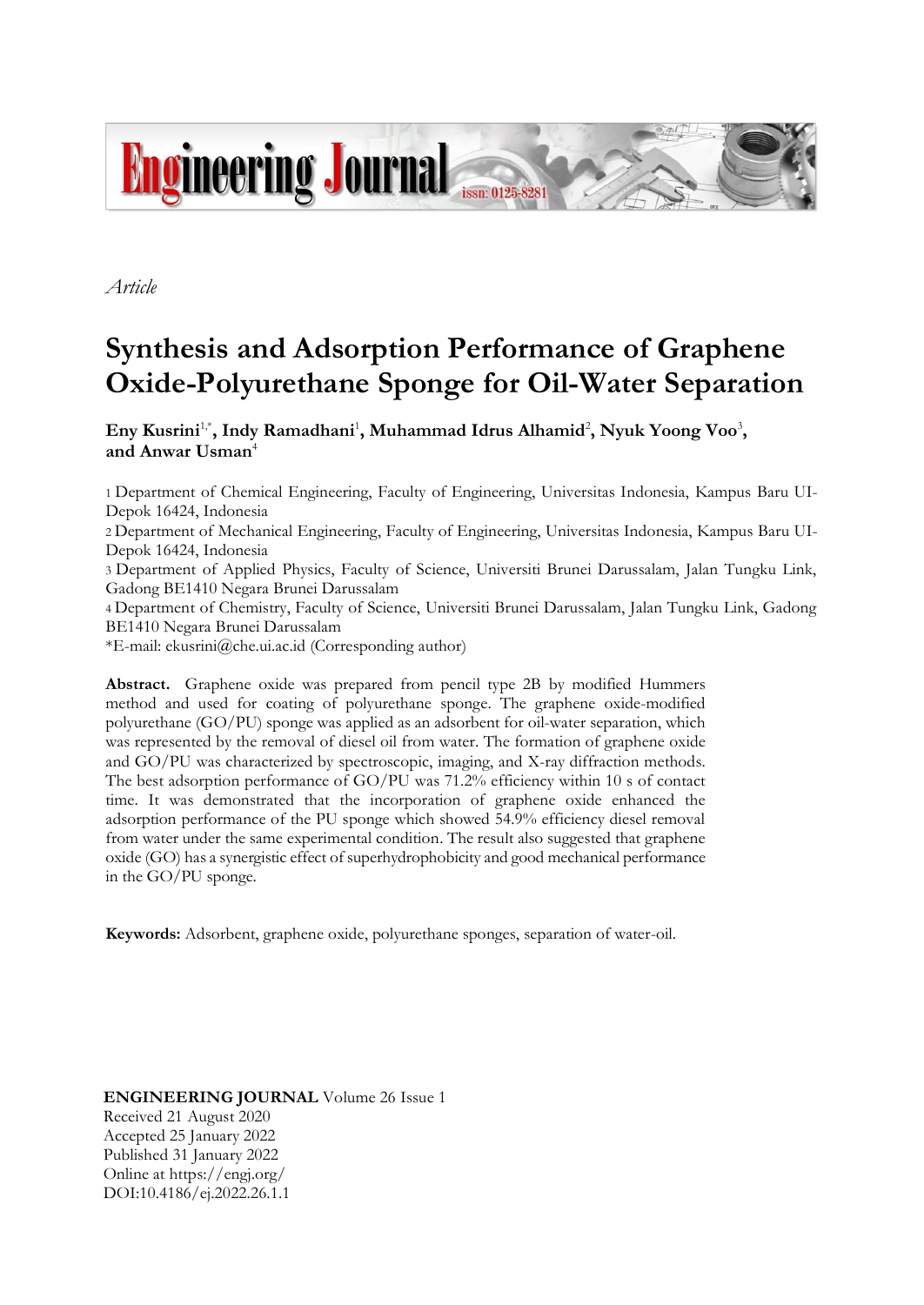## **1. Introduction**

Owing to their hydrophobic properties, graphene and graphene oxide (GO) been extensively explored as promising adsorbents to remove a variety pollutants such as dyes, metals, and oils from water [1, 2]. The graphene sheets can be simply prepared and exfoliated from graphite contained in a pencil, and graphene oxide is generally synthesized by oxidation of graphene using the modified Hummers method [3]. In particular, graphene and graphene oxide aerogels have a large number of macropores, which provide adsorption of oil rapidly [4, 5]. Graphene oxide has been also used to modify polyurethane sponges to enhance adsorption efficiency of oil from water, and such a graphene oxide/polyurethane (GO/PU) is found to have high adsorption capability and it is recycleable [6]. In this sense, polyurethane that has the characteristic of the urethane (-NHCOO-) and isocyanate functional groups in its polymer backbone is very oleophilic to clean up oil spills quickly [7]. Graphene oxide in GO/PU not only to expands the spatial interaction between adsorbent and oil, but also plays as an active adsorbent for the oil-water separation [8-18].

It is noteworthy that graphene oxide membranes [8], aspartic acid functionalized graphene oxide mixed with matrix membranes [9], and amine-modified graphene oxide particles have been developed for the separation of oil-water separation [10]. Further development of adsorbents for the oil-water separation has prompted the use of graphene oxide to modify or to decorate metal organic framework [11], melamine sponge [12], melamine sponge with silk fibroin [13], sepiolite [14], lignin-based carbon aerogels [15], polydopamine for the oil-water separation [16, 17]. On the other hand, graphene oxide nanosheets incorporated with membrane have been explored for olive oil/water emulsion separation [18]. In general, the surface chemical property particularly surface micro- and nano-structure of the composites has been pointed out to be crucial in determining the hydrophobicity and effective oil-water separation [19-24].

The hydrophobic adsorbents for oil spill cleanup have received a lot of attention because of many cases of offshore oil spills in sea [25]. Therefore, in this study, a new material based on GO/PU was developed for oilwater separation. The objective is to develop GO-coated PU sponges, and the prepared GO/PU was applied as an adsorbent for separation of diesel oil from water, as a representative model of oil spills or oil-water separation. In particular, graphene oxide (GO) was synthesized from pencil graphite waste type 2B, which is the allotropic form of carbon, by using the modified Hummers method. The prepared graphene oxide and GO/PU were thoroughly characterized by Fourier transform infrared spectroscopy (FTIR), X-ray diffraction (XRD), and scanning electron microscope-energy dispersive X-ray spectroscopy (SEM-EDX).

# **2. Experimental**

#### **2.1. Materials**

Graphite waste pencil type 2B was obtained from local market. Analytical reagent grade sodium hydroxide (NaOH) (99%), hydrogen peroxide  $(H_2O_2)$  30%, distilled water, potassium permanganate (KMnO4), sulfuric acid (H2SO4), acetone, and hydrochloric acid (HCl) were purchased from Merck (Darmstadt, Germany). Polyurethane (PU) sponge and diesel oil were purchased from a local market and a local gas station (Indonesia).

#### **2.2. Purification of Graphite**

Graphite from pencil type 2B was purified using the two-step leaching method. Briefly, graphite was mixed with 1 M NaOH with ratio of 1 g/6 mL. The mixture was heated at a temperature of around 90 °C and stirred for 1 h. Graphite was separated from the liquid and then rinsed with distilled water and dried. Graphite resulting from the first leaching step was mixed with HCl (5%) with the ratio of 1 g/4 mL. After heating, stirring, and rinsing similar to the first step, the purified graphite was then dried at 60°C.

#### **2.3. Synthesis of Graphene Oxide**

Graphene oxide was synthesized based on the modified Hummers method [26], according to the procedure reported previously by Kusrini et al. [27], as schematically illustrated in Fig. 1. Here, the purified graphite and 98% H2SO<sup>4</sup> with the ratio of 1 g: 25 mL were mixed in a beaker glass. The temperature of the mixture was set and maintained at 20 °C. Into the mixture, 3 g KMnO<sup>4</sup> was added gradually while stirring to allow oxidation reaction. A 50 mL of distilled water was slowly added by dripping to stop the reaction, followed by addition of 100 mL of distilled water.  $30\%$  H<sub>2</sub>O<sub>2</sub> was then added until a yellowish-brown mixture was obtained. The solution then washed with 5% HCl to remove unreacted KMnO4, and the precipitated solid was washed with distilled water for several times until the pH of the solution was 4. The graphene oxide was filtered and dried for further used.

## **2.4. Synthesis of GO/PU Sponge**

Polyurethane (PU) sponge was sterilized according to the method reported by Kusrini et al. [28], where it was soaked in acetone for 1 h, followed by rinsing with distilled water. The sterilized PU sponge was then dried at 100 °C for 5 mins, and it was then immersed in a solution of graphene oxide. The obtained GO/PU sponges was dried at 60°C for 1 h in an oven.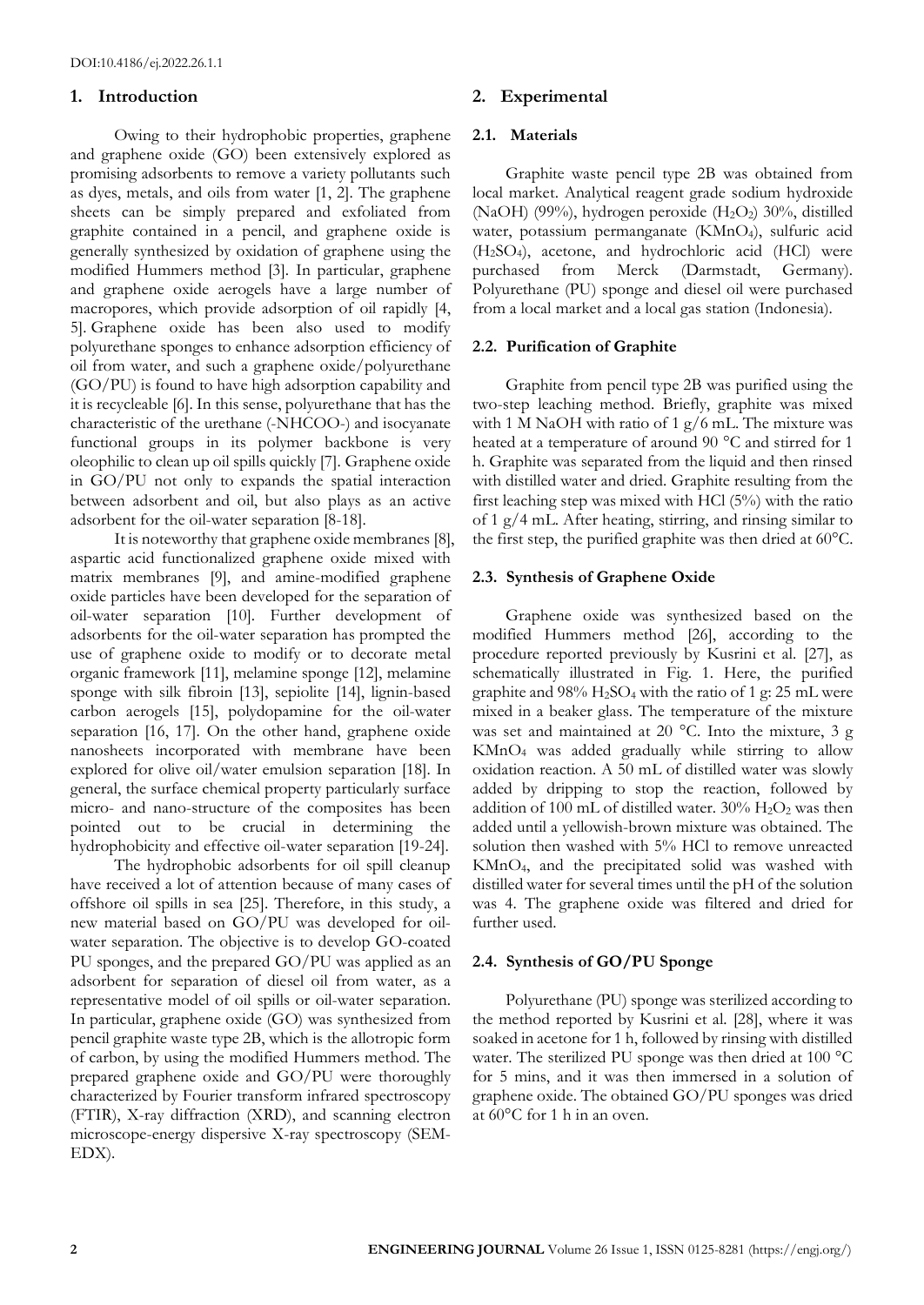



Fig. 1. Schematic illustration of synthesis graphite to graphene oxide.

## **2.5. Performance Test of GO/PU Sponge For Oil-Water Separation**

A mixture of 5 g diesel oil with 50 mL water was used as a model of an oil-water mixture. The oil adsorption was performed by the simple sorption-mechanical squeezing test method. GO/PU sponge was put in the prepared oilwater mixture. The mass of the GO/PU sponge was weighted before and after the adsorption test. In this test, the contact times were set to be 1, 5, and 10 s.

Adsorption efficiency was calculated according to the following Eq. (1):

$$
Q_w = \frac{m_1 - m_0}{m_0} \tag{1}
$$

where  $m_0$  and  $m_1$  are the initial and final weight of GO/PU sponge, and  $Q_w$  is the saturated adsorption capacity of oil on the GO/PU sponge.

The efficiency  $(\eta)$  was calculated to evaluate the oil rejection coefficient according to Eq. (2):

$$
\eta(\%) = \left(1 - \frac{c_1}{c_0}\right) \times 100\tag{2}
$$

where  $C_0$  and  $C_1$  are the oil concentration in oil-water mixture before separation and the concentration of oil collected after separation, respectively.

## **2.6. Characterization**

The crystalline of graphene oxide was characterized using X-ray difraction on an XRD 700 diffractometer (Shimadzu). The vibrational spectra of graphite and graphene oxide were recorded using an FTIR 8201PC spectrophotometer (Shimadzu), and their surface morphology was analyzed by SEM-EDX (ZEISS EVO ® MA-10).

## **3. Results and Discussion**

#### **3.1. Graphene oxide**

The modified Hummers method to synthesize graphene oxide involve oxidation reaction which was carried out at room temperature, so that it can be considered to be safer compared to the conventional Hummers method at high temperature. Moreover, this method did not use sodium nitrate (NaNO<sub>3</sub>) agent which could produce poisonous NOx gas as it is used in the conventional Hummers method. The modified Hummers method is also technically simple and gives a high conversion from graphite to graphene oxide. The resulted graphene oxide has high quality, large surface area, and good mechanical, physical and chemical properties.

Though the oxidation reaction to produce graphene oxide was carried out at a short time and in less extreme acidic conditions, the strong oxidizing agents, such as H2SO<sup>4</sup> and KMnO4, were used for exfoliation and functionalization. The use of these strong oxidizing agents is unavoidable, as graphite has high chemical stability [29]. The reaction between  $H_2SO_4$  and  $KMnO_4$  produced Mn2O7, according to the following reaction schemes.

$$
K MnO_4 + 3H_2SO_4 \rightarrow K^+ + MnO_3^+ + 3HSO_4^- + H_3O^+
$$

$$
MnO_3^+ + MnO_4^- \rightarrow Mn_2O_7
$$

Mn2O<sup>7</sup> is a strong oxidizing agent and which can oxidize graphite. However,  $Mn<sub>2</sub>O<sub>7</sub>$  can be explosive when it was heated at temperatures above 50 °C or when it comes into contact with organic compounds. Therefore, KMnO<sup>4</sup> was added slowly at temperatures below 20 °C to control the amount of  $Mn_2O_7$  in the solution and to ensure the temperature of the exothermic reactions to be below  $40 °C$ .

The oxidation process of graphite was monitored by the color change in the solution. The solution will turn black-greenish with the addition of KMnO4, indicating that the graphite oxidation process was started [27,28]. During the oxidation reaction, the color of the solution will change to brown then turn reddish-brown due to the formation of the  $Mn<sub>2</sub>O<sub>7</sub>$  accompanied by an observable increase in the viscosity of the solution. At the final stage, the oxidation reaction was stopped by adding distilled water and hydrogen peroxide (30%). The hydrogen peroxide was added slowly until the color of the solution changed to brownish-yellowish. The resulting brownyellow color indicates a high level of oxidation [26]. The function of hydrogen peroxide is to stop the oxidation reactions and reduce the excess of KMnO<sub>4</sub> that does not react during the oxidation process according to the following reaction.

 $2KMnO_4 + 3H_2SO_4 + 5H_2O_2 \rightarrow 2MnSO_4 + K_2SO_4 +$  $8H_2O + 5O_2$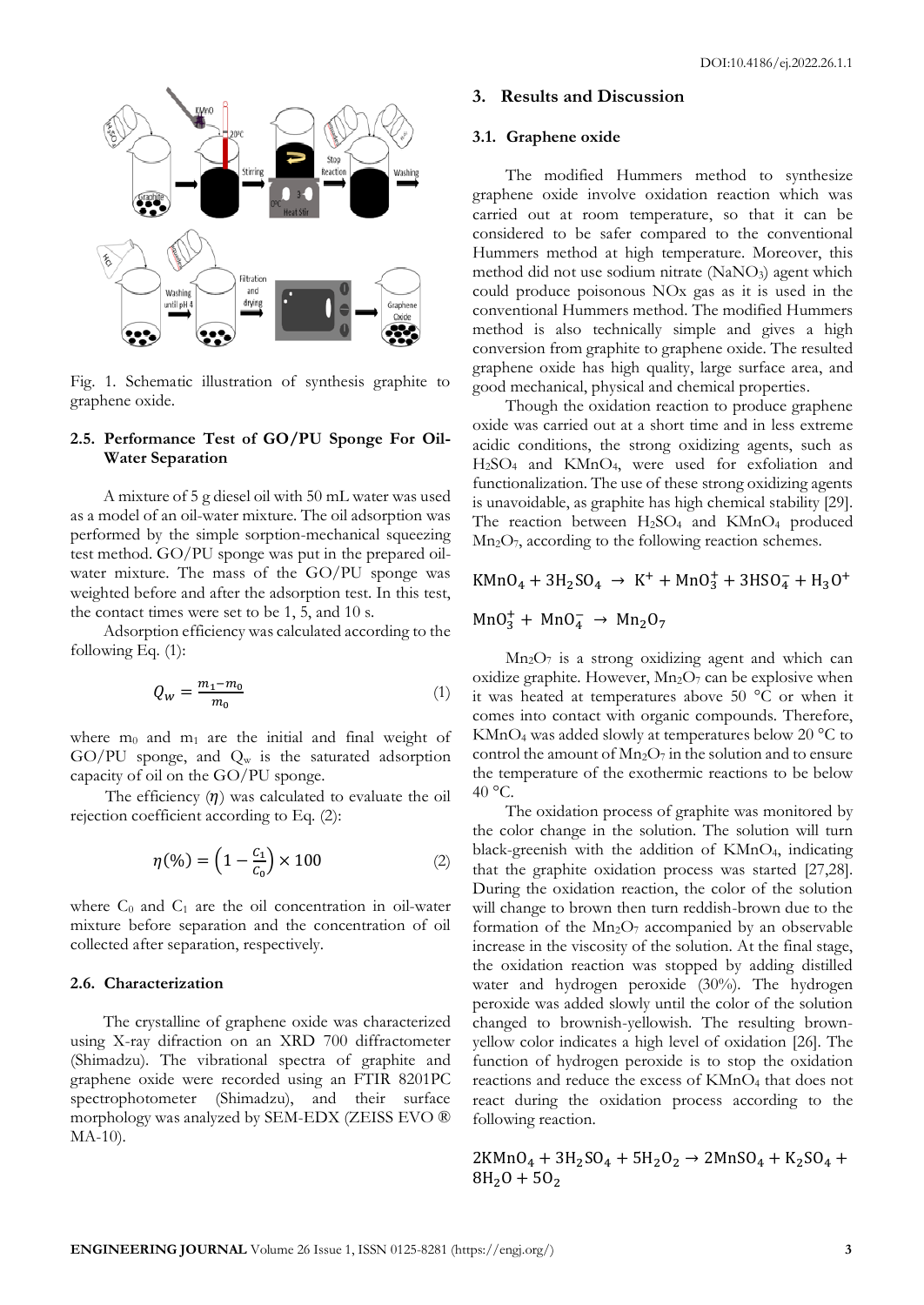The resulting graphite oxide was then washed with 5% HCl to remove the Mn content as a side reaction of the oxidation process in the resulting solid. Furthermore, it was washed with distilled water repeatedly until the pH of the solution was 4. During the washing process, an exfoliation process occurred, and it was recognized as the graphene oxide gel formation [26]. In this study, the oxidation reaction of 1.00 g purified graphite can produce 1.49 g graphene oxide.

#### **3.2. FTIR Studies**

Figure 2 shows FTIR spectra of graphite and graphene oxide, which were used to identify vibrational bands of their functional groups. After the oxidation process was carried out, it was seen that there was a new peak at 3256 cm-1 and it was assigned to the oxygencontaining functional groups. This peak suggested the presence of OH bonds that originated from hydroxyl and carboxylate groups. The peak at 1623 cm-1 was due to C=C bonds of unoxidized carbon, while the peak at 1084  $cm<sup>-1</sup>$  was originated from the C–O bond of the epoxy group that presented in the graphene oxide structure. These results are in accordance with those reported in the literature [20, 30]. The FTIR results indicate that the oxidation process has been successfully carried out at this stage.

#### **3.3. XRD Characterization**

The purified graphite shows a diffraction peak with a very high intensity at a value of  $2\theta = 26.88^{\circ}$  with an interlayer distance of 0.33 nm, which was estimated using the Braggs equation (see Fig. 2). It is similar with the peak for purified graphite waste that reported by Kusrini et al. [27, 28]. The highest intensity shows the crystalline nature of the graphite structure which is arranged regularly due to sp<sup>3</sup> bonding between the graphene layers. After the oxidation process, the diffraction peak value shifts to 10.46° (Fig. 3) with an interlayer distance of 0.84 nm. This diffraction peak is identical to that of reported graphene oxide (2 $\theta$  = 10.34°) [26]. The interlayer distance of the synthesized graphene oxide is within the range reported in the literature  $(0.56-0.95$  nm) [31]. The large interlayer distance of the graphene oxide in this study is due to the presence of oxygen-based functional groups such as epoxy, carboxyl, hydroxyl, and carbonyl on the carbon layer. The diffraction peaks of graphene oxide were much wider than in graphite, which indicates the occurrence of an exfoliation process in the graphite layer, so that a more irregular (amorphous) crystal structure was obtained.

The presence of functional groups containing oxygen after the oxidation process causes the distance between layers of graphene oxide to increase. Theoretically, the large interlayer distance of the graphene oxide causes weak van der Waals forces between the layers, making it easier for the exfoliation process at the washing stage when the synthesis of graphene oxide takes place. As a result, a single layer/several layers of graphene can be produced. The XRD results reveal that the oxidation process has been successfully occurred and it causes exfoliation of the graphene layer on the graphite structure.



Fig. 2. FTIR spectra of (a) purified graphite and (b) graphene oxide.



Fig. 3. XRD pattern of GO.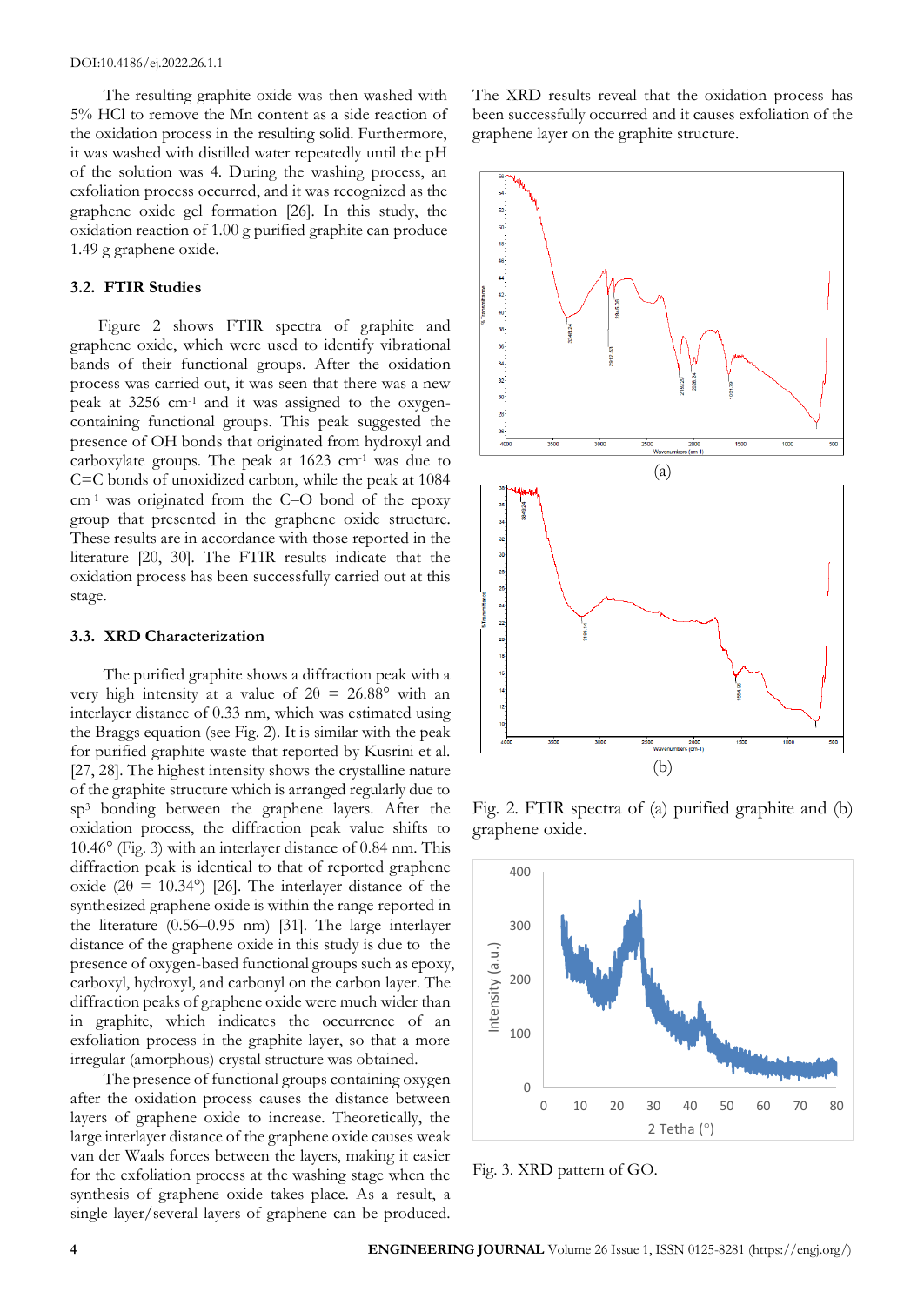The XRD data can be used for determination of the interlaminar distance (t) using the Braggs equation and the number of layers (n) of graphite and graphene oxide using the Debye-Scherrer equation [27]. The calculation results are summarizzed in Table 1. It was found that oxidation process significantly reduced the number of layers of graphite. The graphite possess 109 layers of carbon sheets, while graphene oxide has only 10 layers. This data is comparable with graphene oxide produced from spent pot lining from industrial aluminum wastes which has 9 layers of carbon sheets [27]. This result is better than graphene oxide and reduced graphene oxide derived from graphite waste using the modified Hummers's method with zinc as reducing agent [32, 33].

Table 1. Number of layers and interlaminar distances of graphite and graphene oxide.

| Sample   | $2\Theta$ | <b>FWHM</b> |      |       |          |
|----------|-----------|-------------|------|-------|----------|
|          | (0)       | (0)         | (nm) | (nm)  |          |
| Graphite | 26.88     | 0.34        | 0.33 | 35.99 | 109 [26] |
| Graphene | 10.46     | 1.84        | 0.84 | 8.63  | 10       |
| oxide    |           |             |      |       |          |



Fig. 4. SEM image of graphene oxide with a magnification of 25.000×.

## **3.4. SEM-EDX Characterization**

The synthesized graphene oxide was characterized using SEM-EDX method to assess its surface morphology and elemental contents. As shown in Fig. 4, layered sheets of the graphene oxide are thick due to the flake structure of graphite [27], and the spacing distances between the layers are clearly visible. SEM image of the graphite generally shows its layered structure build up of carbons, and it forms coarse flakes with irregular sizes. After converting to the graphene oxide, the surface becomes smoother and the layer sheets are thinner. As the GO/PU sponge was prepared by mixing the graphene oxide without any physical and chemical modification, one could

consider that the structure of graphene oxide remains intact in the GO/PU sponge [27, 34-36].

As listed in Table 2, the C and O contents of graphene oxide were found to be 54.27 and 31.14 w%. These data were in accordance with the commercially available graphene oxide with commonly contains 45-56  $w\%$  C and 30-50  $w\%$  O (see Table 3) [37]. Nevertheless, some impurities, such as Si and Al elements, were also found in the graphene oxide.

Table 2. The EDX analysis of GO.

|                    | $W\%$ |
|--------------------|-------|
| Element            | GO    |
| C                  | 54.27 |
| $\left( \ \right)$ | 31.14 |
| Si                 | 8.45  |
| Αl                 | 6.14  |

Table 3. Specification of commercially available graphene oxide [37].

| Specification                   | Graphene oxide |
|---------------------------------|----------------|
| Carbon $(\%)$                   | 45-56          |
| Oxygen $(\%)$                   | $30 - 50$      |
| Hydrogen (%)                    | $\leq 4.5$     |
| Nitrogen $(\%)$                 | $\leq 1,5$     |
| Lateral Size (µm)               | $\geq 7,0$     |
| Thickness (Nm)                  | < 5            |
| Specific Surface Area $(m^2/g)$ | 500-1000       |

## **3.5. Performance Test of GO/PU Sponge**

To adsorption performance of diesel oil onto GO/PU sponge, as a model of separating oil spills from water, was carried out using the simple adsorption method [28, 33]. In comparison, superhydrophobic kaolinite modified graphene oxide-melamine sponge (K-GOMS) were tested in various types of organic solvents and oils such as diesel oil, motor oil, liquid paraffin, and kerosene [12].

As summarized in Table 4, the masses of oil adsorbed onto GO/PU sponge at contact times of 1, 5, and 10 s are 1.952, 3.081, 3.558 g, respectively, suggesting that the effect of contact time on the oil adsorption. Elongation of contact time without any additional force from outside incraese the removal efficiency of oil from water, as shown in Fig. 5. Within 10 s of contact time, the removal efficiency of oil on the synthesized GO/PU sponge was 71.2%. It is, however, smaller compared to the GO@CuO mesh for separation of water-oil with efficiency of 99.49% [16], but it is comparable was observed adsorption oil on K-GOMS and K-MS and the adsorption was also saturation within 10 s [12]. Under similar experimental conditions, adsorption efficiency of diesel oil on PU sponge was lower compared with those of CO/PU sponge. At 10 s of contact time, the adsorption efficiency of oil on PU sponge was only 54.9%. The results showed that graphene oxide (GO) could improve the adsorption capacity of oil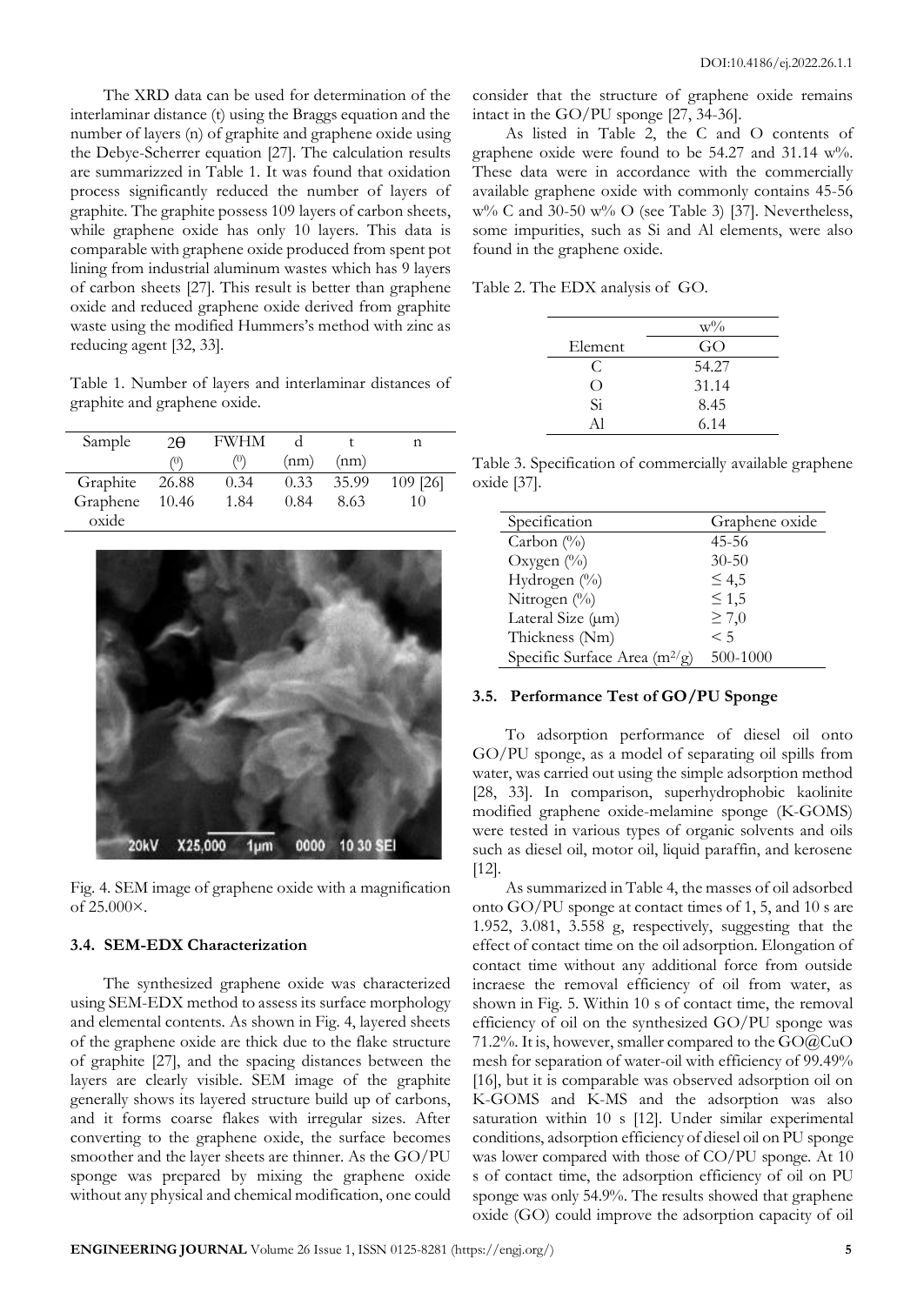on the PU sponge, suggesting that graphene oxide improved superhydrophobicity and good mechanical performance of the GO/PU sponge. However, this efficiency for oil-water separation is not so high compared to other modified graphene oxide [10-16].

In the present work, the synthesised GO/PU sponge adsorbs diesel oil less than 5 g diesel oil in 50 mL of water. Thus, the GO/PU sponge is not considered appropriate adsorbent for separation of water-oil due to its low adsorption efficiency (71.2%), less than that of reduced graphene oxide (rGO)/PU sponges which are more appropriate for separating oil from water due to superhydrophobic character of the rGO [28]. Nevertheless, graphene oxide can be modified further by introducing some functional groups such as amine [10], or it can also be blended with other netural or synthetic materials, such as semiconductor nanoparticles [38], metal organic framework [11], kaolinite [12], lignin [15], aspartic acid [9] to increase their capability as adsorbents for oil-water separation.

Table 4. Total mass of oil adsorbed on PU and GO/PU sponge.

|         | $Oil$ Mass $(g)$ |       |
|---------|------------------|-------|
| Time(s) | РH               | GO/PU |
|         | 0.85             | 1.952 |
| ↖       | 1.97             | 3.081 |
| 10      | 2.74             | 3.558 |

Table 5. Efficiency of GO/PU sponge.

|         | Efficiency $(\%)$ |       |
|---------|-------------------|-------|
| Time(s) | РU                | GO/PU |
|         | 17.02             | 39.04 |
| 5       | 39.42             | 61.62 |
| 10      | 54.78             | 71.16 |



Fig. 5. Comparison the performance of PU [28] and GO/PU sponges for oil-water separation.

# **4. Conclusion**

In summary, graphene oxide was prepared from graphite derived from pencil type 2B by using the modified Hummer's method. The chemical, crystalline structure, and elemental composition of the synthesized graphene oxide were characterized by FTIR, XRD and SEM-EDX. The graphene oxide was then used to functionalize polyurethane, generating GO/PU sponges which was used as adsorbent for oil-water separation by simple sorption method. The results suggested that the adsorption efficiency of oil on GO/PU sponges is 71.2% within 10 s of contact time. It is better than the adsorption efficiency of oil on pristine polyurethane (54.9%), under the same experimental conditions. The result suggested that the prepared GO/PU has a synergistic effect of superhydrophobicity and good mechanical performance in the GO/PU sponge. However, the efficiency for the removal of oil is not so high, less than that of reduced graphene oxide (rGO)/PU sponges and other chemically modified rGO. Therefore, further chemical modification of graphene oxide to enhance its superhydrophobicity with introducing new functional groups or other components such as metal framework, lignin, kaolinite or other type of acid would be of interest for future studies.

# **Acknowledgment**

The authors greatly acknowledge the Kemendikbudristek through PTUPT Project, 2022. We also thank Ms. Karina Ayuningtyas helping for preparing XRD graph.

# **References**

- [1] Y. Wang, B. Wang, J. Wang, Y. Ren, C. Xuan, C. Liu, and C. Shen, "Superhydrophobic and<br>superoleophilic porous reduced graphene superoleophilic porous reduced oxide/polycarbonate monoliths for high-efficiency oil/water separation," *Journal of Hazardous Materials*, vol. 344, pp. 849-856, 2017.
- [2] S. Kabiri, D. N. H. Tran, T. Altalhi, and D. Losic, "Outstanding adsorption performance of graphene– carbon nanotube aerogels for continuous oil removal," *Carbon*, vol. 80, pp. 523–533, 2014.
- [3] S. Lee and S. Park, "Comprehensive review on synthesis and adsorption behaviors of graphenebased materials," *Carbon Letters*, vol. 13, pp. 73-87, 2012.
- [4] G. M. Vladimirovich and V. P. Melnikov, *Graphene Oxide/Reduced Graphene Oxide Aerogels, Graphene Oxide—Applications and Opportunities*. Ganesh Kamble, IntechOpen, 2018.
- [5] S. Diao, H. Liu, S. Chen, W. Shu, and A. Yu, "Oil adsorption performance of graphene aerogels," *Journal of Materials Science*, vol. 55, pp. 4578-4591, 2020.
- [6] Y. Liu, J. Ma, T. Wu, X. Wang, G. Huang, Y. Liu, H. Qiu, Y. Li, W. Wang, and J. Gao, "Cost-effective reduced graphene oxide-coated polyurethane sponge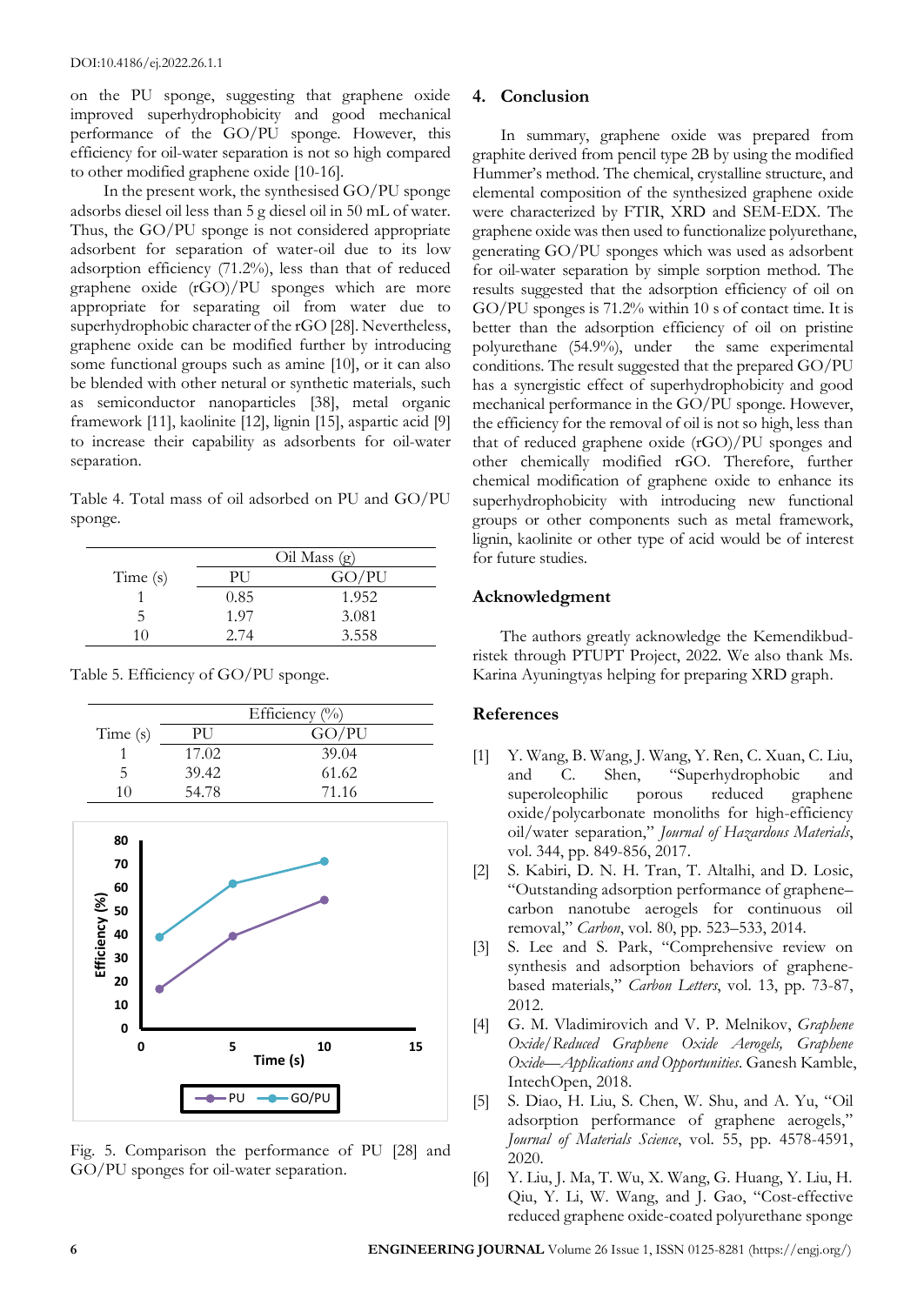as a highly efficient and reusable oil-absorbent," *ACS Applied Materials and Interfaces*, vol. 5, pp. 10018– 10026, 2013.

- [7] D. D. [Nguyen,](https://pubs.rsc.org/en/results?searchtext=Author%3ADuc%20Dung%20Nguyen) [N.-H. Tai,](https://pubs.rsc.org/en/results?searchtext=Author%3ANyan-Hwa%20Tai) [S.-B. Lee,](https://pubs.rsc.org/en/results?searchtext=Author%3ASan-Boh%20Lee) and [W.-S. Kuo,](https://pubs.rsc.org/en/results?searchtext=Author%3AWen-Shyong%20Kuo) "Superhydrophobic and superoleophilic properties of graphene-based sponge fabricated using a facile dip coating method," *Energy & Environmental Science*, vol. 5, pp 7908-7912, 2012.
- [8] M. Foroutan, H. Zahedi, and E. Soleimani, "Investigation of water-oil separation via graphene oxide membranes: A molecular dynamics study," *Colloid and Surface A*, vol. 555, pp. 201-208, 2018.
- [9] O. Abdalla, M. A. Wahab, and A. Abdala, "Mixed matrix membranes containing aspartic acid functionalized graphene oxide for enhanced oilwater emulsion separation," *Journal of Environmental Chemical Engineering*, vol. 8, p. 104269, 2020.
- [10] S. N. C. Ortiza, R. Cabanzoa, and E. Mejía-Ospinoa, "Crude oil/water emulsion separation using graphene oxide and aminemodified graphene oxide particles," *Fuel*, vol. 240, pp. 162-168, 2019.
- [11] H. Li, Y. Yin, L. Zhu, Y. Xiong, X. Li, T. Guo, W. Xing, and Q. Xue, "A hierarchical structured steel mesh decorated with metal organic framework/ graphene oxide for high-efficient oil/water separation," *Journal of Hazardous Materials*, vol. 373, pp. 725-732, 2019.
- [12] M. Peng, G. Chen, G. Zeng, A. Chen, K. He, Z. Huang, L. Hu, J. Shi, H. Li, L. Yuan, and T. Huang, "Superhydrophobic kaolinite modified graphene oxide-melamine sponge with excellent properties for oil-water separation," *Applied Clay Science*, vol. 163, pp. 63-71, 2018.
- [13] J. Zhou, Y. Zhang, Y. Yang, Z. Chena, G. Jia, and L. Zhang, "Silk fibroin-graphene oxide functionalized melamine sponge for efficient oil absorption and oil/water separation," *Applied Surface Sciences*, vol. 497, p. 143762, 2019.
- [14] L. Shao, Z. Yu, X. Li, H. Zeng, and Y. Liu, "Onestep preparation of sepiolite/graphene oxide membrane for multifunctional oil-in-water emulsions separation," *Applied Clay Sciences*, vol. 161, p. 105208, 2019.
- [15] Y. Meng, T. Liu, S. Yu, Y. Cheng, J. Lu, and H. Wang, "A lignin-based carbon aerogel enhanced by graphene oxide and application in oil/water separation," *Fuel*, vol. 278, p. 118376, 2020.
- [16] C. Chen and B. Chen, "Graphene oxide coated meshes with stable underwater superoleophobicity and anti-oil-fouling property for highly efficient oil/water separation," *Science of the Total Environment*, vol. 696, p. 133777, 2019.
- [17] Y. Yin, H. Li, L. Zhu, T. Guo, X. Li, W. Xing, and Q. Xue, "A durable mesh decorated with polydopamine/ graphene oxide for highly efficient oil/water mixture separation," *Applied Surface Science*, vol. 479, pp. 351-359, 2019.
- [18] M. Amid, N. Nabian, and M. Delavar, "Fabrication of polycarbonate ultrafiltration mixed matrix

membranes including modified halloysite nanotubes and graphene oxide nanosheets for olive oil/water emulsion separation," *Separation and Purification Technology*, vol. 251, p. 117332, 2020.

- [19] [Q. Wu,](https://pubs.acs.org/action/doSearch?field1=Contrib&text1=Qian++Wu) [L.-X. Gong,](https://pubs.acs.org/action/doSearch?field1=Contrib&text1=Li-Xiu++Gong) [Y. Li,](https://pubs.acs.org/action/doSearch?field1=Contrib&text1=Yang++Li) [C.-F. Cao,](https://pubs.acs.org/action/doSearch?field1=Contrib&text1=Cheng-Fei++Cao) [L.-C. Tang,](https://pubs.acs.org/action/doSearch?field1=Contrib&text1=Long-Cheng++Tang) [L.](https://pubs.acs.org/action/doSearch?field1=Contrib&text1=Lianbin++Wu)  [Wu,](https://pubs.acs.org/action/doSearch?field1=Contrib&text1=Lianbin++Wu) [L. Zhao,](https://pubs.acs.org/action/doSearch?field1=Contrib&text1=Li++Zhao) [G.-D. Zhang,](https://pubs.acs.org/action/doSearch?field1=Contrib&text1=Guo-Dong++Zhang) [S.-N. Li,](https://pubs.acs.org/action/doSearch?field1=Contrib&text1=Shi-Neng++Li) [J. Gao,](https://pubs.acs.org/action/doSearch?field1=Contrib&text1=Jiefeng++Gao) [Y.](https://pubs.acs.org/action/doSearch?field1=Contrib&text1=Yongjin++Li)  [Li,](https://pubs.acs.org/action/doSearch?field1=Contrib&text1=Yongjin++Li) [and Y.-W. Mai,](https://pubs.acs.org/action/doSearch?field1=Contrib&text1=Yiu-Wing++Mai) "Efficient flame detection and early warning sensors on combustible materials using hierarchical graphene oxide/ silicone coatings," *ACS Nano*, vol. 12, pp. 416–424, 2018.
- [20] K.-Y. Guo, Q. Wu, M. Mao, H. Chen, G.-D. Zhang, L. Zhao, J.-F. Gao, P. Song, and L.-C. Tang, "Waterbased hybrid coatings toward mechanically flexible, super-hydrophobic and flame-retardant polyurethane foam nanocomposites with highefficiency and reliable fire alarm response," *Composites Part B*, vol. 193, p. 108017, 2020.
- [21] M. Mao, H. Xu, K.-Y. Guo, J.-W. Zhang, Q.-Q. Xia, G.-D. Zhang, L. Zhao, J.-F. Gao, and L.-C. Tang, "Mechanically flexible, super-hydrophobic and flame-retardant hybrid nano-silica/graphene oxide wide ribbon decorated sponges for efficient oil/water separation and fire warning response," *Composites: Part A*, vol. 140, p. 106191, 2021.
- [22] C.-F. Cao, W.-J. Liu, H. Xu, K.-X. Yu, L.-X. Gong, B.-F. Guo, Y.-T. Li, X.-L. Feng, L.-Y. Lv, H.-T. Pan, L. Zhao, J.-Y. Li, J.-F. Gao, G.-D. Zhang, and L.-C. Tang, "Temperature-induced resistance transition behaviors of melamine sponge composites wrapped with different graphene oxide derivatives," *Journal of Materials Science & Technology*, vol. 85, pp. 194–204, 2021.
- [23] G.-D. Zhang, Z.-H. Wu, Q.-Q. Xia, Y.-X. Qu, H.-T. Pan, W.-J. Hu, L. Zhao, K. Cao, E.-Y. Chen, Z. Yuan, J.-F. Gao, Y.-W. Mai, and L.-C. Tang, "[Ultrafast flame-induced pyrolysis of poly\(dimethyl](https://pubs.acs.org/doi/10.1021/acsami.1c03272)[siloxane\) foam materials toward exceptional](https://pubs.acs.org/doi/10.1021/acsami.1c03272)  [superhydrophobic surfaces and reliable mechanical](https://pubs.acs.org/doi/10.1021/acsami.1c03272)  [robustness,](https://pubs.acs.org/doi/10.1021/acsami.1c03272)" *ACS Applied Materials & Interfaces*, vol. 13, pp. 23161-23172, 2021.
- [24] M. Mao, K.-X. Yu, C.-F. Cao, L.-X. Gong, G.-D. Zhang, L. Zhao, P. Song, J.-F. Gao, and L.-C. Tang, "Facile and green fabrication of flame-retardant Ti3C2Tx MXene networks for ultrafast, reusable and weather-resistant fire warning," *Chemical Engineering Journal*, vol. 427, p. 131615, 2022.
- [25] S. N. Addina, M. I. Alhamid, A. Usman, E. A. Prasetyanto, M. Sufyan, and E. Kusrini, "Economic *Analysis of Graphene Aerogel Polyurethane Sponge Production as Adsorbent for Oil-Water Separation*," *Materials Today: Proceedings*, 2022, to be published.
- [26] N. M. Huang, H. N. Lim, C. H. Chia, M. A. Yarmo, and M. R. Muhamad, "Simple room-temperature preparation of high-yield large-area graphene oxide," *International Journal of Nanomedicine*, vol. 6, pp. 3443- 3448, 2011.
- [27] E. Kusrini, F. Oktavianto, A. Usman, D. P. Mawarni, and M. I. Alhamid, "Synthesis, characterization, and performance of graphene oxide and phosphorylated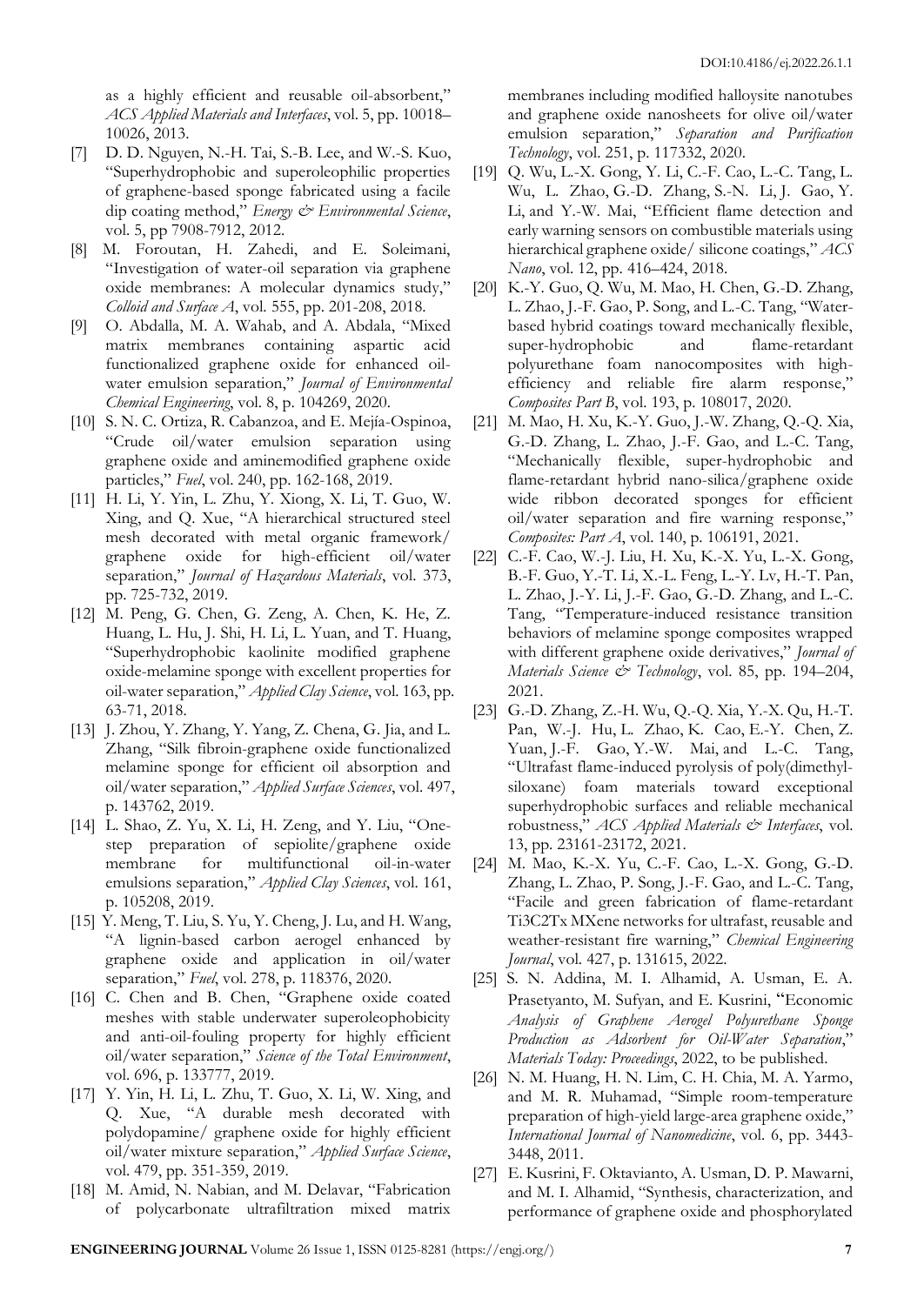graphene oxide as additive in water-based drilling fluids," *Applied Surface Science*, vol. 506, p. 145005, 2020.

- [28] E. Kusrini, I. Ramadhani, M. I. Alhamid and A. Usman, El-Sayed Negim, "Reduced graphene oxide using green reducing agent: Synthesis, application, adsorption isotherm and kinetic studies," *ANM,* University of Aveiro, Portugal, 22-24 July 2021.
- [29] W. Zhang, Z. Liu, J. Xia, F. Li, Q. He, G. Li, and J. Huang, "Preparing graphene from anode graphite of spent lithium-ion batteries," *Frontiers of Environmental Science & Engineering*, vol. 11, no. 5, 2017.
- [30] [Z.-R. Yu, M. Mao, S.-N. Li, Q.-Q. Xia, C.-F. Cao, L.](https://www.sciencedirect.com/science/article/pii/S1385894720327480#!)  [Zhao, G.-D. Zhang, Z.-J. Zheng, J.-F. Gao, a](https://www.sciencedirect.com/science/article/pii/S1385894720327480#!)nd [L.-](https://www.sciencedirect.com/science/article/pii/S1385894720327480#!) [C. Tang,](https://www.sciencedirect.com/science/article/pii/S1385894720327480#!) "Facile and green synthesis of mechanically flexible and flame-retardant clay/graphene oxide nanoribbon interconnected networks for fire safety and prevention," *[Chemical Engineering Journal](https://www.sciencedirect.com/science/journal/13858947)*, vol. 405, p. 126620, 2021.
- [31] D. C. Marcano, D. V. Kosynkin, J. M. Berlin, A. Sinitskii, Z. Sun, A. Slesarev, L. B. Alemany, W. Lu, and J. M. Tour, "Improved synthesis of graphene oxide," *ACS Nano*, vol. 4, pp. 4806–4814, 2010.
- [32] G. Santamaría-Juárez, E. Gómez-Barojas, E. Quiroga -González, E. Sánchez-Mora, M. Quintana-Ruiz, and J. D. Santamaría-Juárez, "Safer modified Hummers' method for the synthesis of graphene oxide with high quality and high yield," *[Materials](https://iopscience.iop.org/journal/2053-1591) [Research](https://iopscience.iop.org/journal/2053-1591) Express*, vol. 6, p. 125631, 2019.
- [33] E. Kusrini, A. Suhrowati, A. Usman, D. V. Degirmenci, and M. Khalil, "Synthesis and characterization of graphite oxide, graphene oxide and reduced graphene oxide from graphite waste using modified hummers's method and zinc as reducing agent," *International Journal of Technology*, vol. 10, pp. 1093-1104, 2019.
- [34] [F. Qiang, L.-L. Hu, L.-X. Gong, L. Zhao, S.-N. Li,](https://www.sciencedirect.com/science/article/pii/S1385894717319666#!)  [L.-and C. Tang,](https://www.sciencedirect.com/science/article/pii/S1385894717319666#!) "Facile synthesis of superhydrophobic, electrically conductive and mechanically flexible functionalized graphene nanoribbon/polyurethane sponge for efficient oil/water separation at static and dynamic states," *[Chemical Engineering Journal](https://www.sciencedirect.com/science/journal/13858947)*, vol. 334, pp. 2154-2166, 2018.
- [35] C.-F. Cao, G.-D. Zhang, L. Zhao, L.-X. Gong, J.-F. Gao, J.-X. Jiang, L.-C. Tang, and Y.-W. Mai, "Design of mechanically stable, electrically conductive and highly hydrophobic three-dimensional graphene nanoribbon composites by modulating the interconnected network on polymer foam skeleton," *Composites Science and Technology*, vol. 171, pp. 162-170, 2019.
- [36] C.-F. Cao, P.-H. Wang, J.-W. Zhang, K.-Y. Guo, Y. Li, Q.-Q. Xia, G.-D. Zhang, L. Zhao, H. Chen, L. Wang, J.-F. Gao, P. Song, and L.-C. Tang, "One-step and green synthesis of lightweight, mechanically flexible and flame-retardant polydimethylsiloxane foam nanocomposites via surfaceassembling ultralow content of graphene derivative," *Chemical Engineering Journal*, vol. 393, 124724, 2020.
- [37] C. Xia, Y. Li, T. Fei, and W. Gong, "Facile one-pot synthesis of superhydrophobic reduced graphene oxide-coated polyurethane sponge at the presence of ethanol for oil-water separation," *Chemical Engineering Journal*, vol. 345, pp. 648-658, 2018.
- [38] M. L. Ayuningtyas, S. Watcharamaisakul, and S. Junpirom, "Effective solar light photocatalysis by graphene sheets (GSs) addition on the composite TiO2/SiO2," *Engineering Journal*, 25, pp. 1-13, 2021.